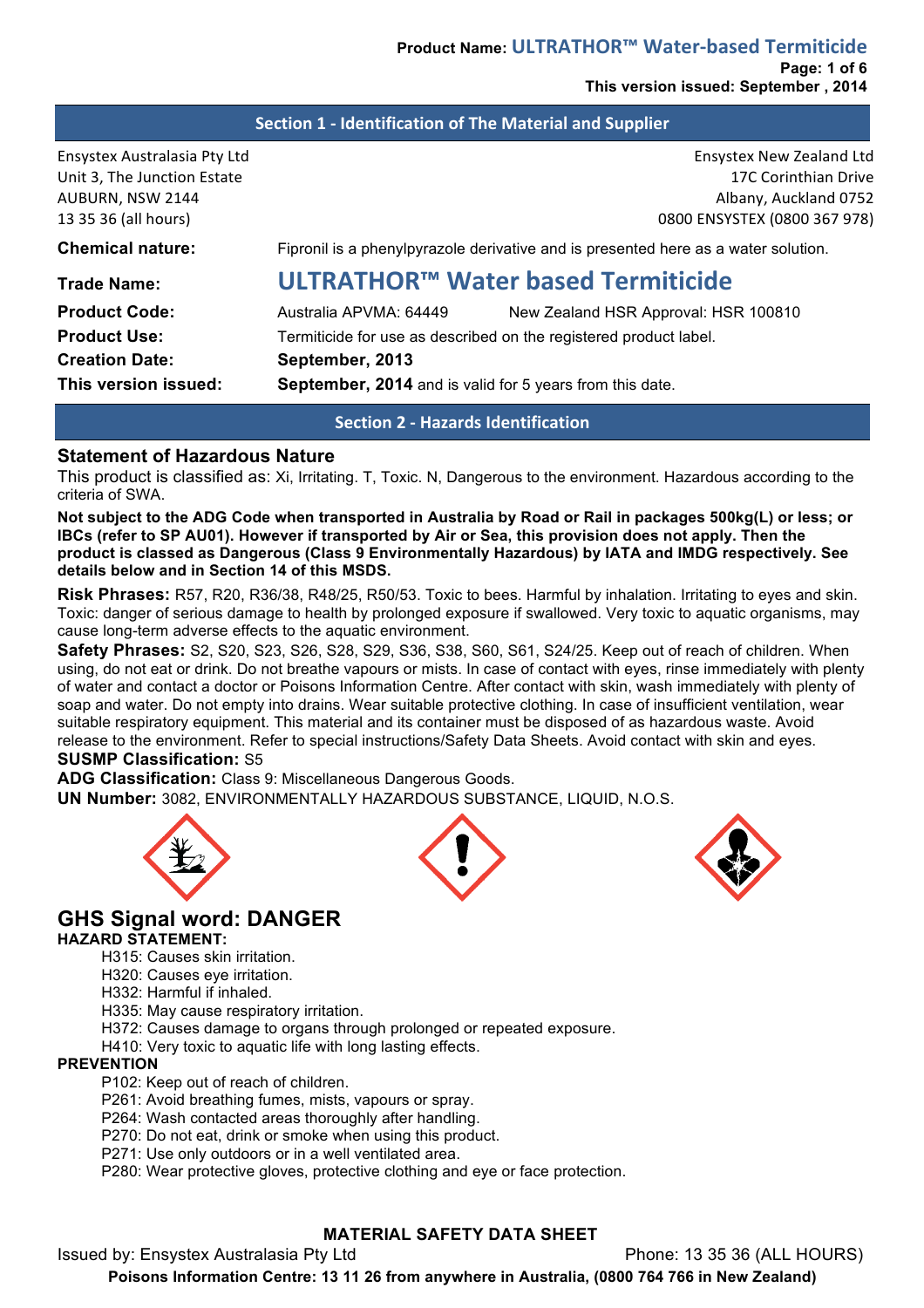# **Product Name: ULTRATHOR™ Water-based Termiticide**

# **Page: 2 of 6**

# **This version issued: September , 2014**

#### **RESPONSE**

P312: Call a POISON CENTRE or doctor if you feel unwell.

P362: Take off contaminated clothing and wash before reuse.

P301+P330+P331: IF SWALLOWED: Rinse mouth. Do NOT induce vomiting.

P302+P352: IF ON SKIN: Wash with plenty of soap and water.

P304+P340: IF INHALED: Remove victim to fresh air and keep at rest in a position comfortable for breathing. P305+P351+P338: IF IN EYES: Rinse cautiously with water for several minutes. Remove contact lenses, if present and easy to do. Continue rinsing.

P332+P313: If skin irritation occurs: Get medical advice.

P337+P313: If eye irritation persists: Get medical advice.

P391: Collect spillage.

P370+P378: In case of fire, use carbon dioxide, dry chemical, foam, water fog. Alcohol resistant foam is the preferred firefighting medium but, if it is not available, normal foam can be used.

#### **STORAGE**

P402+P404: Store in a dry place. Store in a closed container.

P403+P235: Store in a well-ventilated place. Keep cool.

#### **DISPOSAL**

P501: Dispose of contents and containers as specified on the registered label.

#### **Emergency Overview**

#### **Physical Description & Colour**: Cream opaque suspension.

**Odour:** Mild characteristic odour.

**Major Health Hazards:** This product is harmful by inhalation, in contact with skin, and irritating to eyes and skin.

#### **Potential Health Effects**

# **Inhalation:**

**Short Term Exposure:** Available data shows that this product is harmful, but symptoms are not available. In addition product may be mildly irritating, although unlikely to cause anything more than mild transient discomfort. **Long Term Exposure:** No data for health effects associated with long term inhalation.

# **Skin Contact:**

**Short Term Exposure:** Available data shows that this product is harmful, but symptoms are not available. In addition product is a skin irritant. Symptoms may include itchiness and reddening of contacted skin. Other symptoms may also become evident, but all should disappear once exposure has ceased.

**Long Term Exposure:** No data for health effects associated with long term skin exposure.

# **Eye Contact:**

**Short Term Exposure:** This product is an eye irritant. Symptoms may include stinging and reddening of eyes and watering which may become copious. Other symptoms may also become evident. If exposure is brief, symptoms should disappear once exposure has ceased. However, lengthy exposure or delayed treatment may cause permanent damage.

**Long Term Exposure:** No data for health effects associated with long term eye exposure.

# **Ingestion:**

**Short Term Exposure:** Significant oral exposure is considered to be unlikely. This product is an oral irritant. Symptoms may include burning sensation and reddening of skin in mouth and throat. Other symptoms may also become evident, but all should disappear once exposure has ceased.

**Long Term Exposure:** No data for health effects associated with long term ingestion.

# **Carcinogen Status:**

**SWA:** No significant ingredient is classified as carcinogenic by SWA.

**NTP:** No significant ingredient is classified as carcinogenic by NTP.

**IARC:** No significant ingredient is classified as carcinogenic by IARC.

# **MATERIAL SAFETY DATA SHEET** Issued by: Ensystex Australasia Pty Ltd Phone: 13 35 36 (ALL HOURS) **Poisons Information Centre: 13 11 26 from anywhere in Australia, (0800 764 766 in New Zealand)**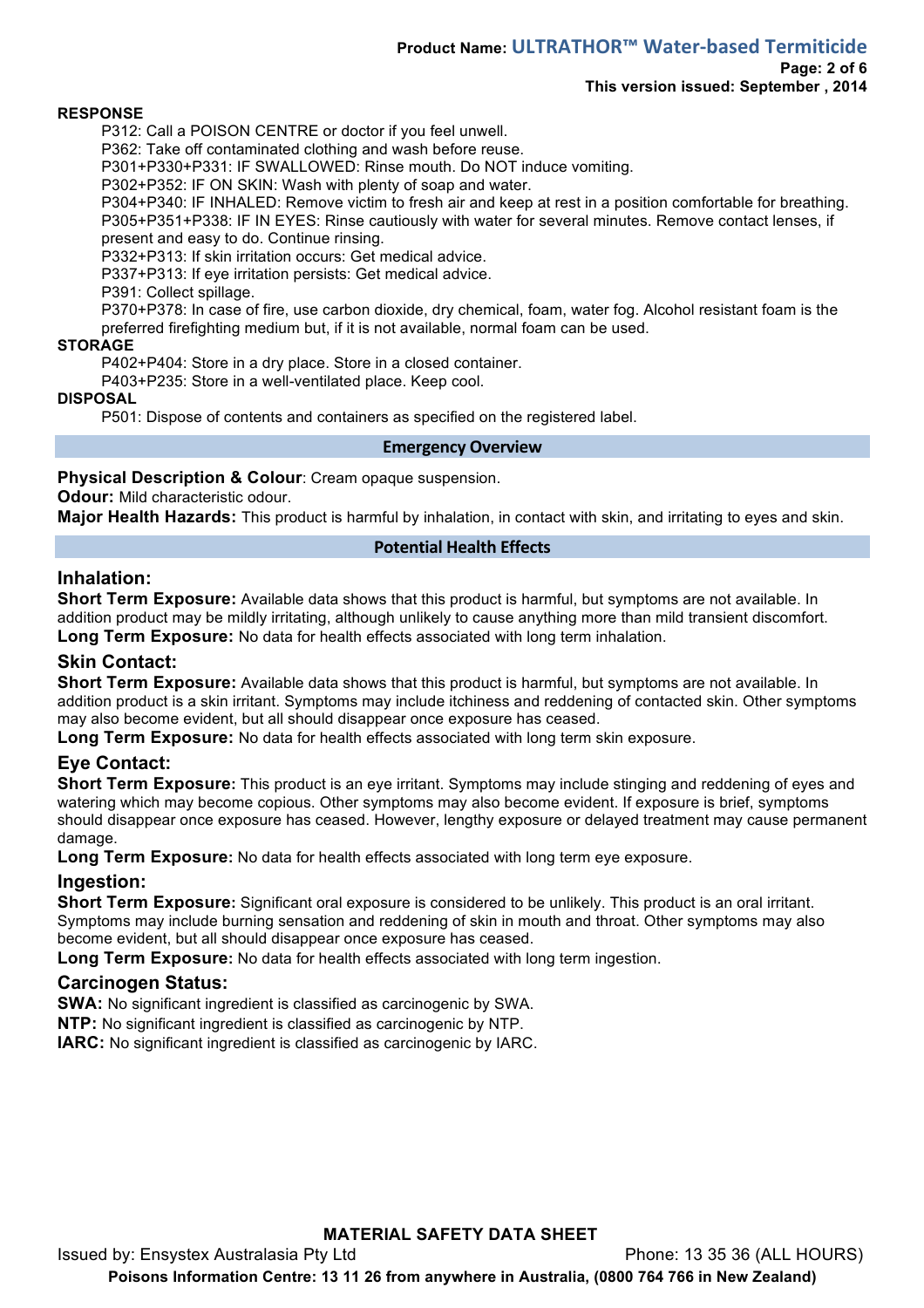# **Product Name: ULTRATHOR™ Water-based Termiticide**

**Page: 3 of 6**

# **This version issued: September , 2014**

| <b>Section 3 - Composition/Information on Ingredients</b> |                |           |                                |         |  |  |
|-----------------------------------------------------------|----------------|-----------|--------------------------------|---------|--|--|
| Ingredients                                               | <b>CAS No</b>  | $Conc.\%$ | TWA $(mg/m^3)$ STEL $(mg/m^3)$ |         |  |  |
| Fipronil                                                  | 120068-37-3 10 |           | not set                        | not set |  |  |
| Other non hazardous ingredients                           | various        | approx 10 | not set                        | not set |  |  |
| Water                                                     | 7732-18-5      | to $100$  | not set                        | not set |  |  |

This is a commercial product whose exact ratio of components may vary slightly. Minor quantities of other non hazardous ingredients are also possible.

The SWA TWA exposure value is the average airborne concentration of a particular substance when calculated over a normal 8 hour working day for a 5 day working week. The STEL (Short Term Exposure Limit) is an exposure value that may be equalled (but should not be exceeded) for no longer than 15 minutes and should not be repeated more than 4 times per day. There should be at least 60 minutes between successive exposures at the STEL. The term "peak "is used when the TWA limit, because of the rapid action of the substance, should never be exceeded, even briefly.

#### **Section 4 - First Aid Measures**

#### **General Information:**

You should call The Poisons Information Centre if you feel that you may have been poisoned, burned or irritated by this product. The number is 13 11 26 from anywhere in Australia (0800 764 766 in New Zealand) and is available at all times. Have this MSDS with you when you call.

**Inhalation:** If symptoms of poisoning become evident, contact a Poisons Information Centre, or call a doctor at once. Remove source of contamination or move victim to fresh air. If breathing is difficult, oxygen may be beneficial if administered by trained personnel, preferably on a doctor's advice. DO NOT allow victim to move about unnecessarily. Symptoms of pulmonary oedema can be delayed up to 48 hours after exposure.

**Skin Contact:** Wash gently and thoroughly with warm water (use non-abrasive soap if necessary) for 10-20 minutes or until product is removed. Under running water, remove contaminated clothing, shoes and leather goods (e.g. watchbands and belts) and completely decontaminate them before reuse or discard. If irritation persists, repeat flushing and seek medical attention.

**Eye Contact:** Immediately flush the contaminated eye(s) with lukewarm, gently flowing water for 20 minutes or until the product is removed, while holding the eyelid(s) open. Take care not to rinse contaminated water into the unaffected eye or onto the face. Obtain medical attention immediately. Take special care if exposed person is wearing contact lenses.

**Ingestion:** If swallowed, do NOT induce vomiting. Wash mouth with water and contact a Poisons Information Centre, or call a doctor.

# **Section 5 - Fire Fighting Measures**

**Fire and Explosion Hazards**: The major hazard in fires is usually inhalation of heated and toxic or oxygen deficient (or both), fire gases. There is little risk of an explosion from this product if commercial quantities are involved in a fire.

Only small quantities of decomposition products are expected from this product at temperatures normally achieved in a fire. This will only occur after heating to dryness.

Fire decomposition products from this product may be toxic if inhaled. Take appropriate protective measures. **Extinguishing Media:** In case of fire, use carbon dioxide, dry chemical, foam, water fog. Alcohol resistant foam is the preferred firefighting medium but, if it is not available, normal foam can be used. Try to contain spills, minimise spillage entering drains or water courses.

**Fire Fighting:** If a significant quantity of this product is involved in a fire, call the fire brigade. There is little danger of a violent reaction or explosion if significant quantities of this product are involved in a fire. Recommended personal protective equipment is full fire kit and breathing apparatus.

| Flash point:                     | Does not burn.                  |
|----------------------------------|---------------------------------|
| <b>Upper Flammability Limit:</b> | Does not burn.                  |
| <b>Lower Flammability Limit:</b> | Does not burn.                  |
| <b>Autoignition temperature:</b> | Not applicable - does not burn. |
| <b>Flammability Class:</b>       | Does not burn.                  |

# **Section 6 - Accidental Release Measures**

**Accidental release:** In the event of a major spill, prevent spillage from entering drains or water courses. Wear full protective clothing including eye/face protection. All skin areas should be covered. See below under Personal Protection regarding Australian Standards relating to personal protective equipment. Suitable materials for protective

# **MATERIAL SAFETY DATA SHEET**

Issued by: Ensystex Australasia Pty Ltd Phone: 13 35 36 (ALL HOURS) **Poisons Information Centre: 13 11 26 from anywhere in Australia, (0800 764 766 in New Zealand)**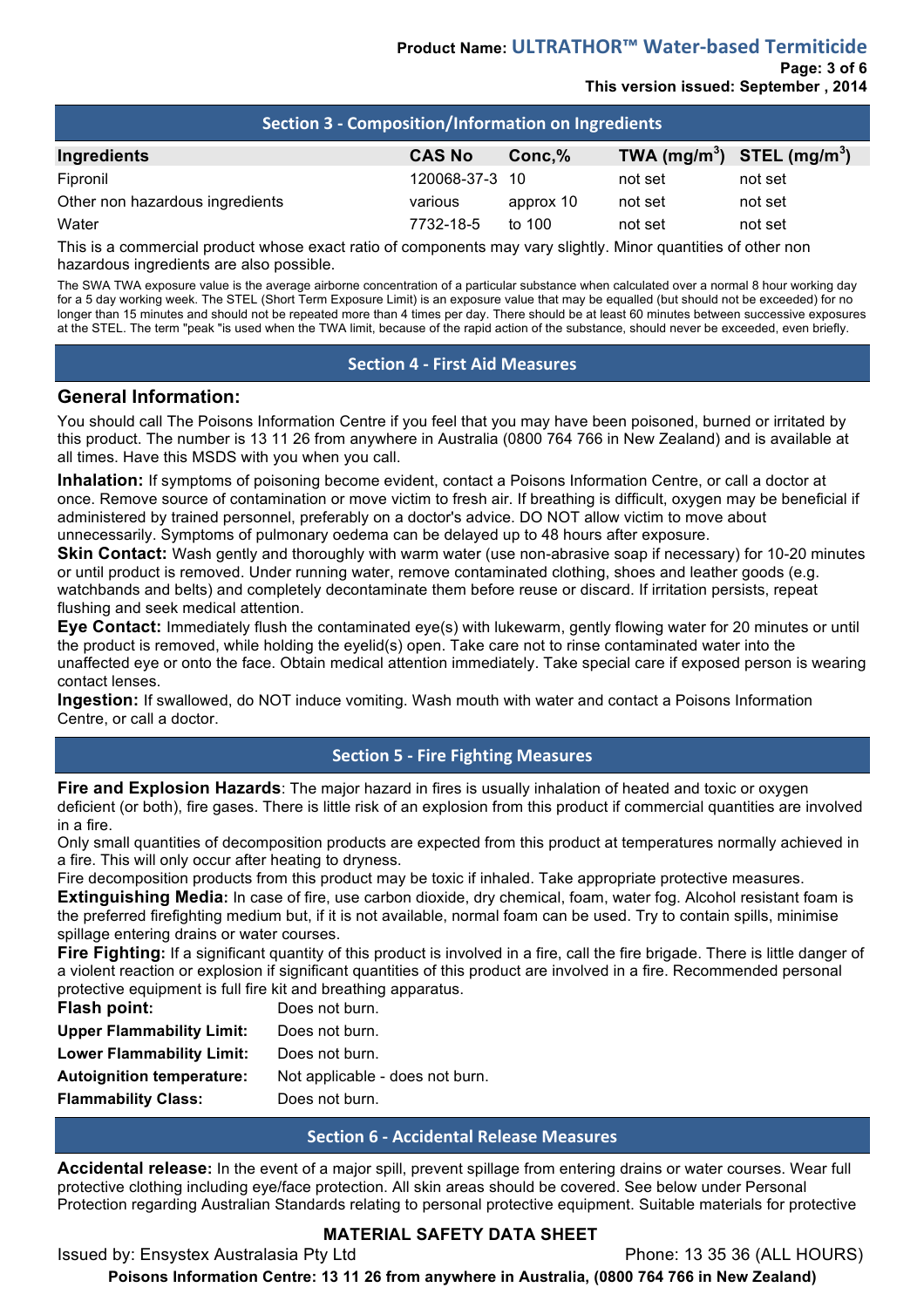# **Product Name: ULTRATHOR™ Water-based Termiticide**

# **Page: 4 of 6**

# **This version issued: September , 2014**

clothing include PVC, Nitrile. Eye/face protective equipment should comprise as a minimum, protective goggles. If there is a significant chance that vapours or mists are likely to build up in the cleanup area, we recommend that you use a respirator. Usually, no respirator is necessary when using this product. However, if you have any doubts consult the Australian Standard mentioned below (section 8). Otherwise, not normally necessary.

Stop leak if safe to do so, and contain spill. Absorb onto sand, vermiculite or other suitable absorbent material. If spill is too large or if absorbent material is not available, try to create a dike to stop material spreading or going into drains or waterways. Because of the environmentally hazardous nature of this product, special care should be taken to restrict release to waterways or drains. Sweep up and shovel or collect recoverable product into labelled containers for recycling or salvage, and dispose of promptly. Recycle containers wherever possible after careful cleaning. Refer to product label for specific instructions. After spills, wash area preventing runoff from entering drains. If a significant quantity of material enters drains, advise emergency services. Full details regarding disposal of used containers, spillage and unused material may be found on the label. If there is any conflict between this MSDS and the label, instructions on the label prevail. Ensure legality of disposal by consulting regulations prior to disposal. Thoroughly launder protective clothing before storage or re-use. Advise laundry of nature of contamination when sending contaminated clothing to laundry.

# **Section 7 - Handling and Storage**

**Handling:** Keep exposure to this product to a minimum, and minimise the quantities kept in work areas. Check Section 8 of this MSDS for details of personal protective measures, and make sure that those measures are followed. The measures detailed below under "Storage" should be followed during handling in order to minimise risks to persons using the product in the workplace. Also, avoid contact or contamination of product with incompatible materials listed in Section 10.

**Storage:** This product is a Scheduled Poison. Observe all relevant regulations regarding sale, transport and storage of this schedule of poison. Check packaging - there may be further storage instructions on the label.

# **Section 8 - Exposure Controls and Personal Protection**

The following Australian Standards will provide general advice regarding safety clothing and equipment:

Respiratory equipment: **AS/NZS 1715**, Protective Gloves: **AS 2161**, Occupational Protective Clothing: AS/NZS 4501 set 2008, Industrial Eye Protection: **AS1336** and **AS/NZS 1337**, Occupational Protective Footwear: **AS/NZS2210**.

# **SWA Exposure Limits TWA (mg/m<sup>3</sup>**

**) STEL (mg/m<sup>3</sup> )**

Exposure limits have not been established by SWA for any of the significant ingredients in this product.

The ADI for Fipronil is set at 0.0002 mg/kg/day. The corresponding NOEL is set at 0.02 mg/kg/day. ADI means Acceptable Daily Intake; NOEL means No-observable-effect-level. Data from Australian ADI List, Dec 2012.

No special equipment is usually needed when occasionally handling small quantities. The following instructions are for bulk handling or where regular exposure in an occupational setting occurs without proper containment systems. **Ventilation:** This product should only be used in a well ventilated area. If natural ventilation is inadequate, use of a fan is suggested.

**Eye Protection:** Protective glasses or goggles should be worn when this product is being used. Failure to protect your eyes may cause them harm. Emergency eye wash facilities are also recommended in an area close to where this product is being used.

**Skin Protection:** Prevent skin contact by wearing impervious gloves, clothes and, preferably, apron. Make sure that all skin areas are covered. See below for suitable material types.

**Protective Material Types:** We suggest that protective clothing be made from the following materials: PVC, nitrile. **Respirator:** Usually, no respirator is necessary when using this product. However, if you have any doubts consult the Australian Standard mentioned above. Otherwise, not normally necessary.

# **Section 9 - Physical and Chemical Properties:**

| <b>Physical Description &amp; colour:</b> | Cream opaque suspension.                  |
|-------------------------------------------|-------------------------------------------|
| Odour:                                    | Mild characteristic odour.                |
| <b>Boiling Point:</b>                     | Approximately 100°C at 100 kPa.           |
| <b>Freezing/Melting Point:</b>            | Approximately 0° C.                       |
| <b>Volatiles:</b>                         | Water component.                          |
| <b>Vapour Pressure:</b>                   | 2.37 kPa at 20°C (water vapour pressure). |
| <b>Vapour Density:</b>                    | As for water.                             |
| <b>Specific Gravity:</b>                  | 1.00 approx                               |
| <b>Water Solubility:</b>                  | Completely soluble in water.              |
| pH:                                       | 7 - 8                                     |

# **MATERIAL SAFETY DATA SHEET**

Issued by: Ensystex Australasia Pty Ltd Phone: 13 35 36 (ALL HOURS)

**Poisons Information Centre: 13 11 26 from anywhere in Australia, (0800 764 766 in New Zealand)**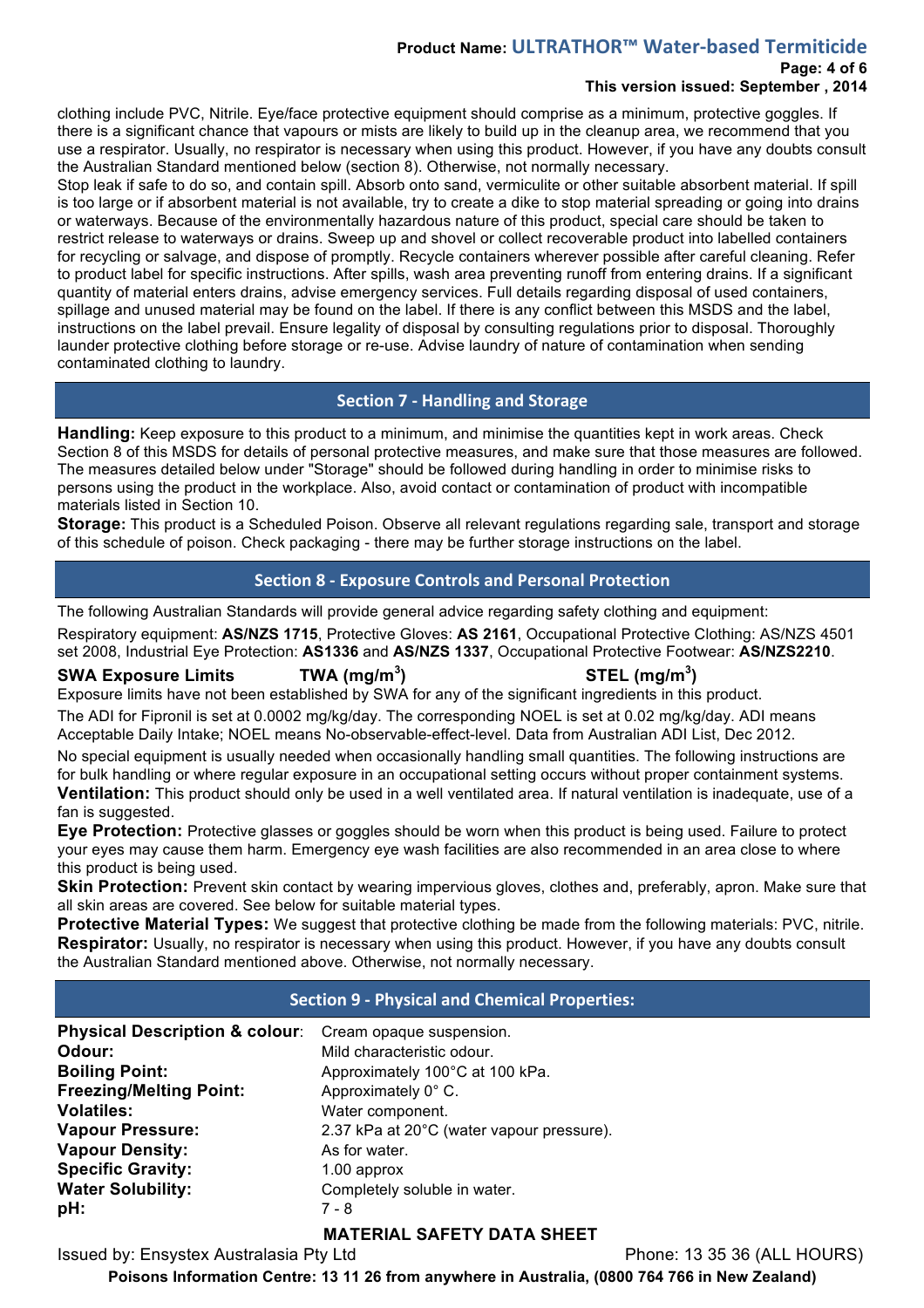| <b>Volatility:</b>                   |
|--------------------------------------|
| <b>Odour Threshold:</b>              |
| <b>Evaporation Rate:</b>             |
| <b>Coeff Oil/water Distribution:</b> |
| <b>Autoignition temp:</b>            |

**Volatility:** No data. No data. As for water. **No data** Not applicable - does not burn.

# **Section 10 - Stability and Reactivity**

**Reactivity:** This product is unlikely to react or decompose under normal storage conditions. However, if you have any doubts, contact the supplier for advice on shelf life properties.

**Conditions to Avoid:** Protect this product from light. Store in the closed original container in a dry, cool, wellventilated area out of direct sunlight.

**Incompatibilities:** No particular Incompatibilities.

**Fire Decomposition:** Only small quantities of decomposition products are expected from this product at temperatures normally achieved in a fire. This will only occur after heating to dryness. Combustion forms carbon dioxide, and if incomplete, carbon monoxide and possibly smoke. Water is also formed. May form nitrogen and its compounds, and under some circumstances, oxides of nitrogen. Occasionally hydrogen cyanide gas in reducing atmospheres. May form oxides of sulfur (sulfur dioxide is a respiratory hazard) and other sulfur compounds. Most will have a foul odour. May form hydrogen chloride gas, other compounds of chlorine. May form hydrogen fluoride gas and other compounds of fluorine. Carbon monoxide poisoning produces headache, weakness, nausea, dizziness, confusion, dimness of vision, disturbance of judgment, and unconsciousness followed by coma and death. **Polymerisation:** This product will not undergo polymerisation reactions.

# **Section 11 - Toxicological Information**

**Toxicity:** In rabbits, skin contact with fipronil induced deaths and one or more clinical signs of toxicity including convulsions, sluggishness, salivation, spasms, tremors, hyperactivity, diarrhoea, emaciation, and perioral and perinasal red discolouration in all groups except that at the lowest dose (100 mg/kg).

Clinical signs of oral toxicity included tremors and convulsions of various types, effects on activity or gait, hunched posture, wetness in various body areas, and seizures.

#### **Classification of Hazardous Ingredients**

Ingredient **Risk Phrases** Fipronil >=10%Conc<25%: T; R48/25; R20/21/22 The following are published results for fipronil  $LD_{50}$  (Oral), Rat 92mg/kg LD<sub>50</sub> (Oral), Mouse 91mg/kg LD<sub>50</sub> (Dermal), Rat >2000mg/kg LD<sub>50</sub> (Dermal), Rabbit 445mg/kg  $LC_{50}$  (Inhal, 4hr), Mouse 0.36-0.42mg/kg

There is no data to hand indicating any particular target organs.

**HOWEVER**, this product was tested under GLP conditions with the following results:

- $LD_{50}$  (Oral), Rat, female, was found to be  $>2000$  mg/kg (OECD 425).
	- LD $_{50}$  (Dermal), Rat (male and female) was found to be  $>2000$  mg/kg (OECD 420).

# **Section 12 - Ecological Information**

This product is toxic to bees. Very toxic to aquatic organisms, may cause long-term adverse effects to the aquatic environment. This product is biodegradable. It will not accumulate in the soil or water or cause long term problems. Fish: LC50 bluegill sunfish (*Lepomis macrochirus*): 0.085 mg/L

In laboratory studies, Fipronil has a half-life of 122-128 days in oxygenated sandy loam. In field studies, dissipation half-life on soil surfaces ranged from 0.7 to 1.7 months. Half-life of Fipronil applied by soil incorporation ranged from 3 to 7.3 months. Residues remain mainly in the upper 30 cm of soil. Fipronil has low soil mobility - it binds to the soil and has little potential for groundwater contamination.

Fipronil degrades slowly in water and sediment that lack oxygen, with a half-life ranging from 116 to 130 days. Fipronil is stable to breakdown by water at mildly acidic to neutral pH values.

When exposed to light, Fipronil has a half-life of 3.6 hours in water, and 34 days in loamy soil.

**Fish:** LC<sub>50</sub> rainbow trout (*Oncorhynchus mykiss*): 0.248 mg/L. LC<sub>50</sub> carp (*Cyprinus carpio*): 0.430 mg/L **Daphnia:** EC<sub>50</sub> 0.19 mg/L

# **MATERIAL SAFETY DATA SHEET**

Issued by: Ensystex Australasia Pty Ltd Phone: 13 35 36 (ALL HOURS) **Poisons Information Centre: 13 11 26 from anywhere in Australia, (0800 764 766 in New Zealand)**